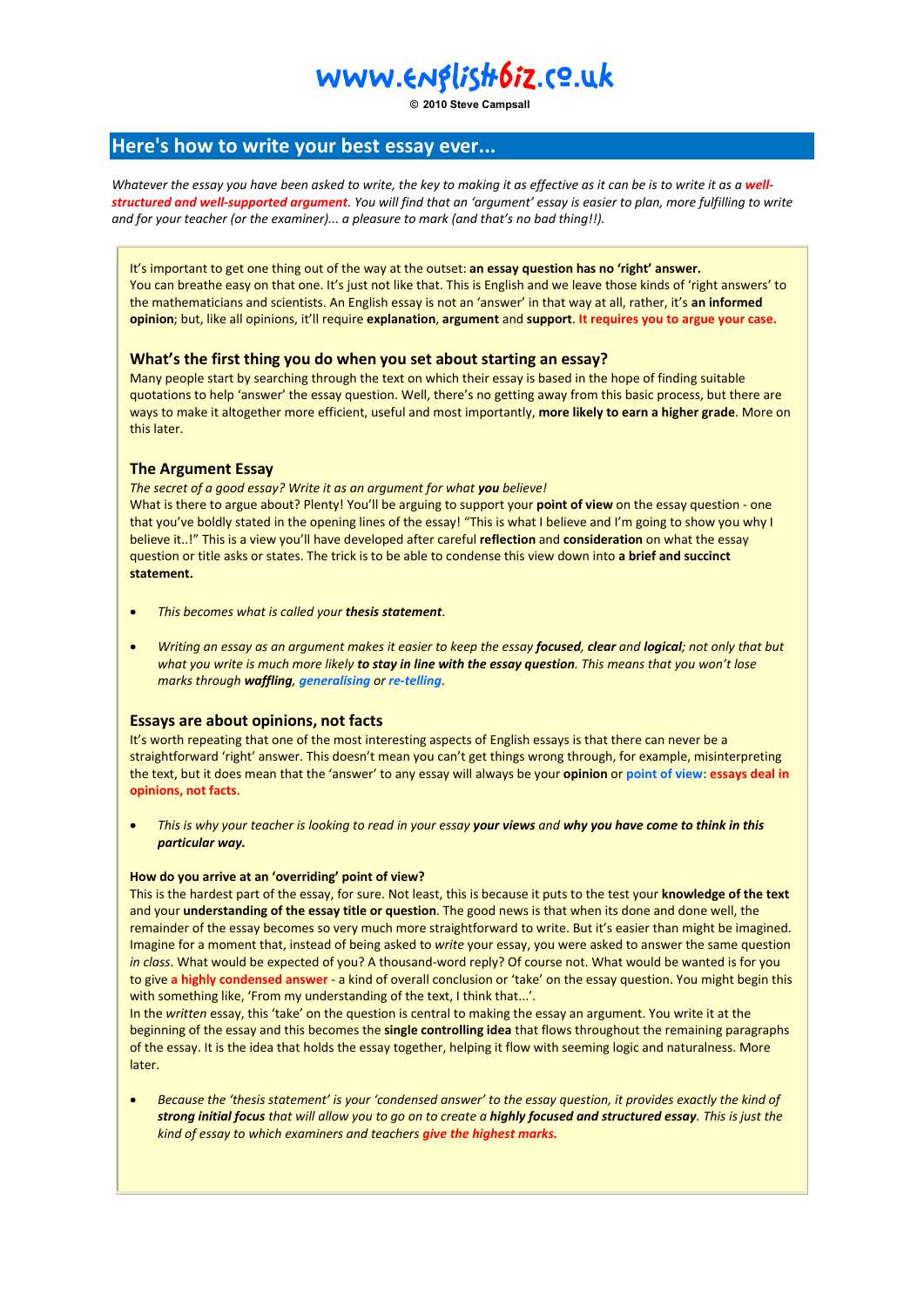### **The Argument Essay's Outline Structure**

#### **FIRST PARAGRAPH**

This is a clear, condensed statement of your overall viewpoint on the essay topic or question. This statement is then slightly expanded by providing a succinct summation (i.e. a kind of list) of what will form the **main points** of your argument. These early few sentences together act to provide the major 'signposts' that show **the general direction of the essay and its argument**.

- **•** To provide an account of the so-called big picture of the text and thus to set an **authoritative tone** that *suggests you know the text well - the opening paragraph also needs to have a highly condensed account of the text's 'story' and 'circumstance' - but one that is tightly focused on the needs of the essay title or question.*
- **•** The opening paragraph sometimes also needs to include brief details of the author's context, but only if entirely *relevant and important to the essay question.* 
	- *Notice how, all of the time, you are avoiding waffle and generalised comment, instead keeping all you write tightly focused on the needs of the essay title or question.*

#### **BODY PARAGRAPHS**

A series of paragraphs follows with each being developed around **a single important and wholly relevant point**.

*Far, far too often essay paragraphs open in ways that do not show that the student is in some important way clearly and directly developing the essay's 'answer' or argument. This kind of 'off-target' opening leads to waffle and generalisation and... lost marks. Try hard to avoid this by opening each and every paragraph with a topic sentence - one that contains the main argument of the paragraph.* 

*The point around which each paragraph is based needs to provide justification for the thesis statement given in the opening paragraph. The points must do no more than develop the argument and each point must be supported with evidence, often in the form of a quotation taken from the text, along with an explanation of how this evidence 'works' both as an effective use of language and as a contribution to the text.*

#### **CONCLUDING PARAGRAPH**

This is a restatement of the opening argument, a listing of the main points and a comment on the wider implications of the findings.

### **Using Quotations**

It will help to think back to the imaginary classroom situation. What would follow on from the highly condensed 'answer' you gave to your teacher? Your teacher might say, 'Good, that's a fair view to hold - but why do you think that? Show me from the text itself what made you think that way.' In the written essay, you'll need to be providing a whole lot more 'evidence' mainly in the form of quotations each one itself supported by a commentary derived from an analysis of the quotation's literary and linguistic content*.*

However, with a central and guiding argument starting off and flowing through the entire essay, it now becomes much easier to search the text for aspects and quotations that will provide good quality evidence to support the essay's points.

- **In general, you should be aiming for one** *brief* **but** *apt* **quotation per paragraph.**
- Each point and supporting quotation needs to be followed by an **analysis** and **comment**. Some teachers call this the **PEE** (point > example > explanation) or **PQC** (point > quotation > comment) system. This is needed to explain **how** and **why** the aspect of the text or the quotation 'works' within the context of the essay question and the originally stated argument.
- **Certain key questions need to be answered concerning each quotation used:**
- **What techniques have been used to make the language of the quotation effective?**  This means discussing the writer's **methods**, e.g. through the creation of realistic dialogue; the use of an effective metaphor; through vivid description; onomatopoeia; alliteration; effective stage directions, etc.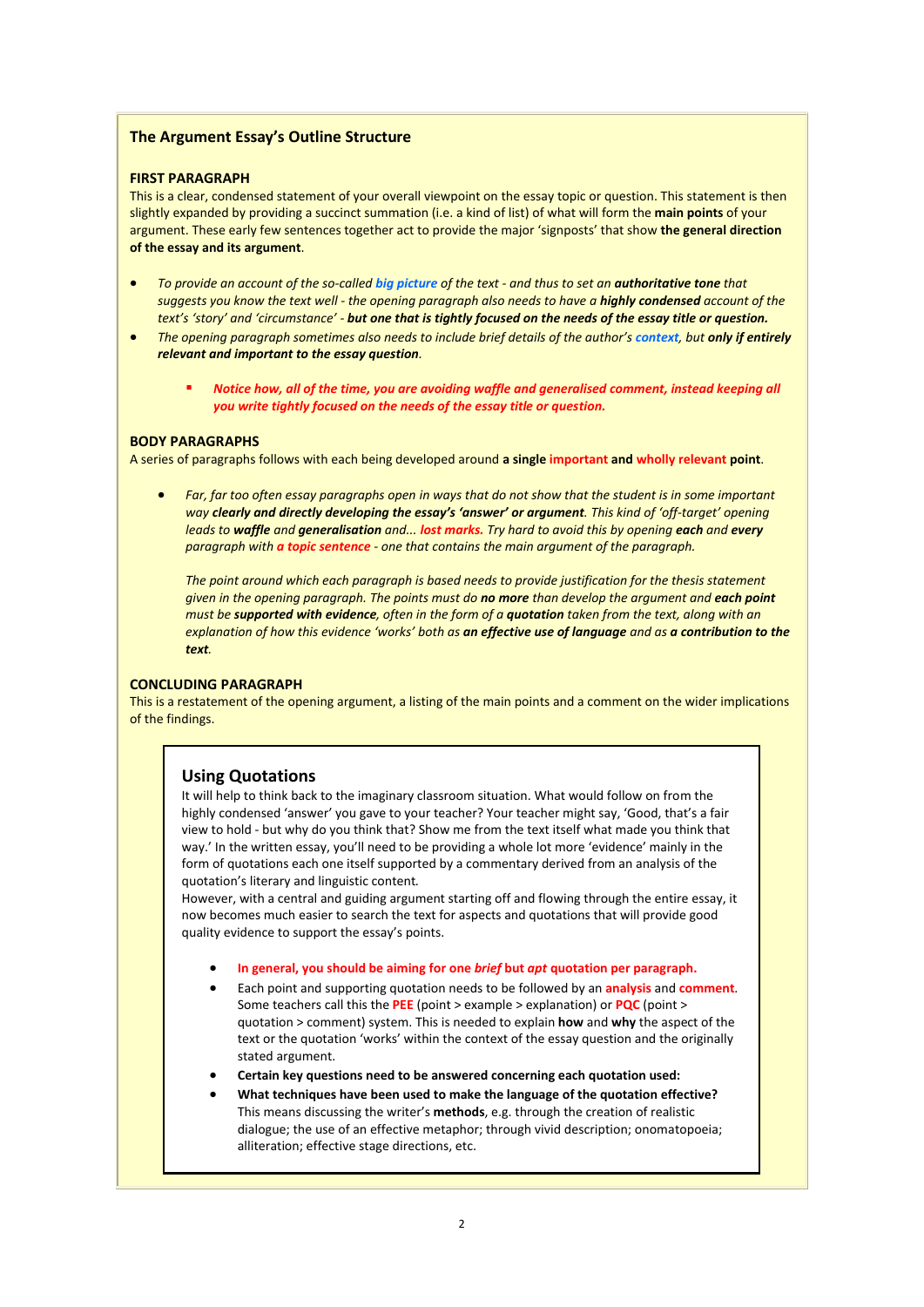- **How does the method used affect the reader's understanding of the text and its themes** (e.g. 'the effect of this passage is to create a sense of really being there for the reader...')?
- **Why was this method used** (i.e. what was the writer's **purpose**)? E.g. 'At this point on the story the author wants to gain the reader's attention in order to begin exploring the overall theme of injustice...'

### **MARK GRABBING TIP No. 1!**

 Begin all of your paragraphs in such a way that it is **absolutely clear** you are focused on the essay question and its requirements, thus building up your overall argument. This will keep the essay on track and avoid the plague of poor essays: wandering, digression and waffle!

### **What if your essay title isn't in the form of a question?**

If you think about it, all essays titles are a kind of question. They have to be because they are asking for your opinion about something. However, if your essay title doesn't easily lend itself to you seeing it as a type of question, your teacher will almost certainly be willing to alter it into one if you ask. For example, if you were given the title, 'Discuss Shakespeare's presentation of ambition in Macbeth', you could mentally consider this as, '*How* and *why* does Shakespeare present the theme of ambition in Macbeth?'. If you think about it, you'll see that both of these essay titles are all-but *identical* and will lead to the same final essay.

- When considered as a question, you will often find it is easier to generate that all-important **single main point of view** to it - the main idea upon which you will then base **the remainder of your essay**.
- Here is an example of a **main idea** *succinctly stated* (i.e. **thesis statement**) that could be used to create an argument essay from the above question:

*'In my essay, I shall be arguing that Shakespeare presents the theme of ambition in his play, Macbeth, through the play's two major characters, Lord and Lady Macbeth, and that this theme is brought to a terrible conclusion as the play progresses.'*

- The remainder of this *or any other* essay must then be *no more than* **a linked series of points** with each point **explained**, **developed** and **supported in a paragraph of its own**. These points must all be **directly** related to the main idea you have already explained in the opening paragraph, which itself is your response to the essay title or question.
- Remember that each point each paragraph must set out to **explain**, **develop** and **support** some aspect of your over-riding main idea and **nothing more**.
- *In this example, the paragraph that follows the opening paragraph the first of what is called the <i>body paragraphs of your essay - could be based on the point that the theme of ambition is shown through what Macbeth and Lady Macbeth are given by Shakespeare to say and do in Act One of the play.*
- *The third paragraph of your essay its second body paragraph might then explore, develop and support how the theme of ambition is shown through these two characters in some part of Act 2, and so on...*

**Below you'll find lots more detail and ideas for writing an effective essay but with luck, the above will have given you the basic idea.**

### **MARK-GRABBING TIP No 2!**

**Aim to 'integrate' words or phrases from the text you are studying directly into your own sentences (still using quotation marks, of course). Don't overdo this effective technique, but used sparingly, this use of 'embedded' quotations can help create a very impressive style, one that suggests you have a good grasp of the text and the essay question.**

Here are some examples of how to use embedded quotations. The first is from the opening of John Steinbeck's novel, 'Of Mice and Men': *"Small and quick" George is presented by Steinbeck as a character in complete contrast to his*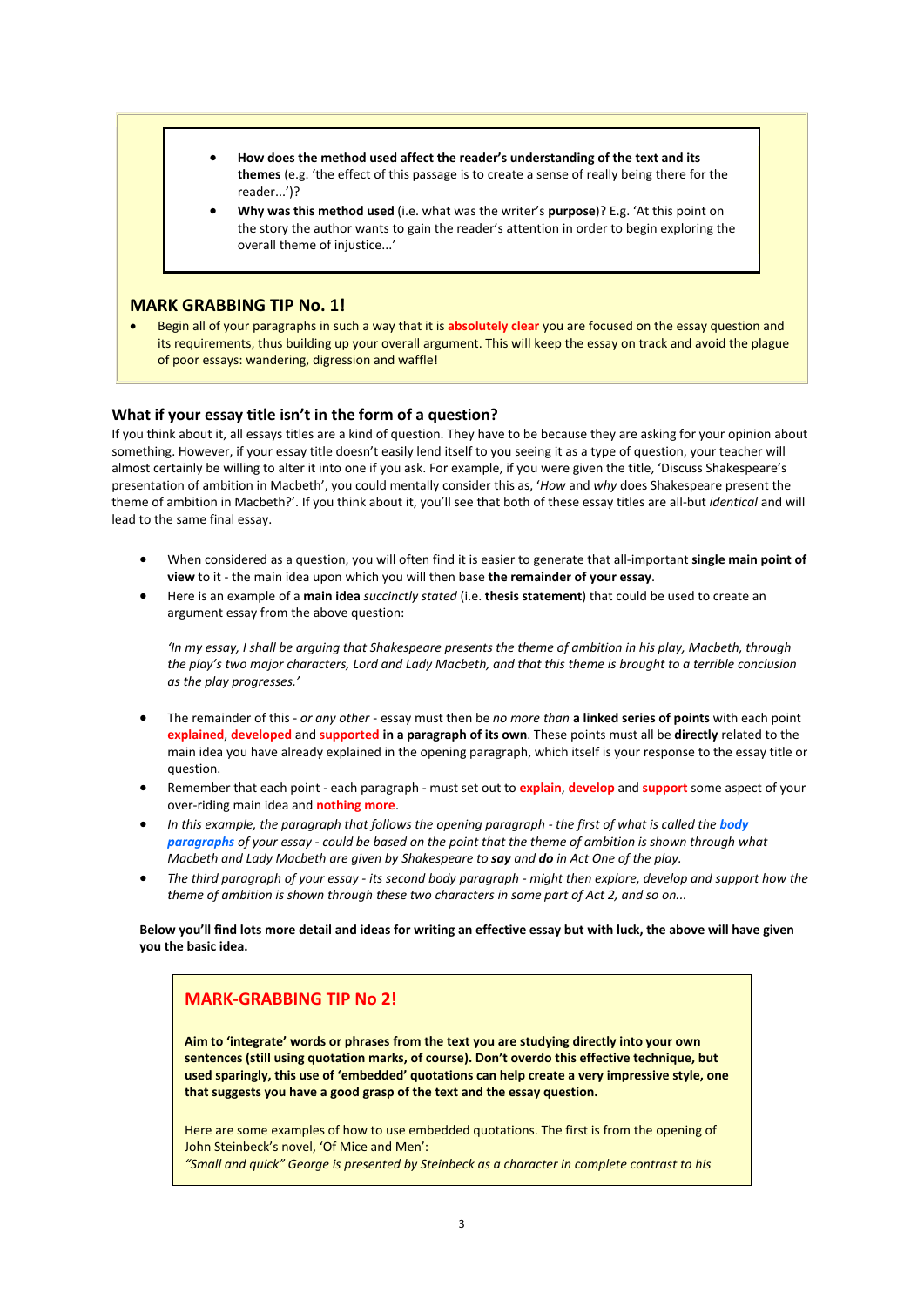*friend, the lumbering and "shapeless" Lennie....* 

**Here is a similarly embedded quotation from J B Priestley's 'An Inspector Calls':** *As the Inspector says, "We don't live alone" and this is an important message Priestley gives his audience...*

**Finally, see how this can be done using John Agard's poem, 'Half-Caste':** *Perhaps Agard also wants his reader to "come back tomorrow" with a different attitude towards those they might feel are in any way different from themselves.*

## **MORE TIPS AND MORE DETAIL!**

- Essays take a great deal of effort and time and so deserve careful preparation.
- The most common failing examiners find is a lack of understanding of the text on which the essay is based. This is to take the road signposted 'Failure'. But you're heading elsewhere....
	- o So... **get to know your text well. You won't succeed if you don't!**
	- o If you struggle with the text, **read it through again** with a **study guide** to hand. Also, talk the text over with friends or your teacher. There is more help with specific texts **here**.
- Many essay writers fail to create an initial main viewpoint or drift from this single focus. This loses marks as it leads to **waffle**, **vagueness** and **generalisation**.
- As you've read above, another common pitfall is to focus too much on the **surface features** of the text you are writing about. This happens when you write at length about the meaning of the text, i.e. by telling **what** happens in it.
	- o *In effect, all you are doing when you do this is to retell the story of the text.*
	- o *Instead, you should focus on answering the essay question by interpreting the text's layers of meaning.*
	- o *You need to be discussing how and why the author has created an effective text through careful, interesting and effective choices of style and language as well as structure.*
- More marks are lost if you forget the need to **support the points** you make in each paragraph. o *A good idea is to try to use at least one quotation - or reference to the text - per paragraph.*
- Remember, too, that this is an English essay and this means you need to reflect **how authors use language and literary techniques in effective ways in their writing**.
	- o *Aim only to choose quotations that contain important elements in them that will allow you to discuss in depth aspects of, for example, their literary style, language or structure.*
	- o *Consider discussing, for example, how the quotation acts to build tension, mood, character, a sense of place or how it helps explore one of the text's themes.*
	- o *Discuss, too, how the quotation works both at the point it occurs and as a contribution to the whole, i.e. the way it helps the writer achieve his or her purpose.*

*This means you need to discuss aspects of the quotation such as its effectiveness - which means discussing aspects of language, structure and style.*

# **STEP-BY-STEP...**

### **1. DEVELOP A STRONG INITIAL FOCUS FOR YOUR ESSAY**

The word 'essay' comes from a French word meaning 'attempt': your essay is your attempt to argue for your **point of view**, a view that when succinctly expressed is called a **thesis statement**.

 *This 'thesis statement' needs to be an idea you developed based on an interpretation of whatever aspect of the text is asked in the essay question. Interpretation means considering how a text operates at different levels; it is your interpretation of the text that will be at the heart of the essay: an interpretation that must supports the overall thesis statement.*

### **2. FIND SOLID SUPPORT FOR YOUR VIEWPOINT**

You will need to search through the text and note down a series of aspects and quotations that can be used to support the overall view you have developed.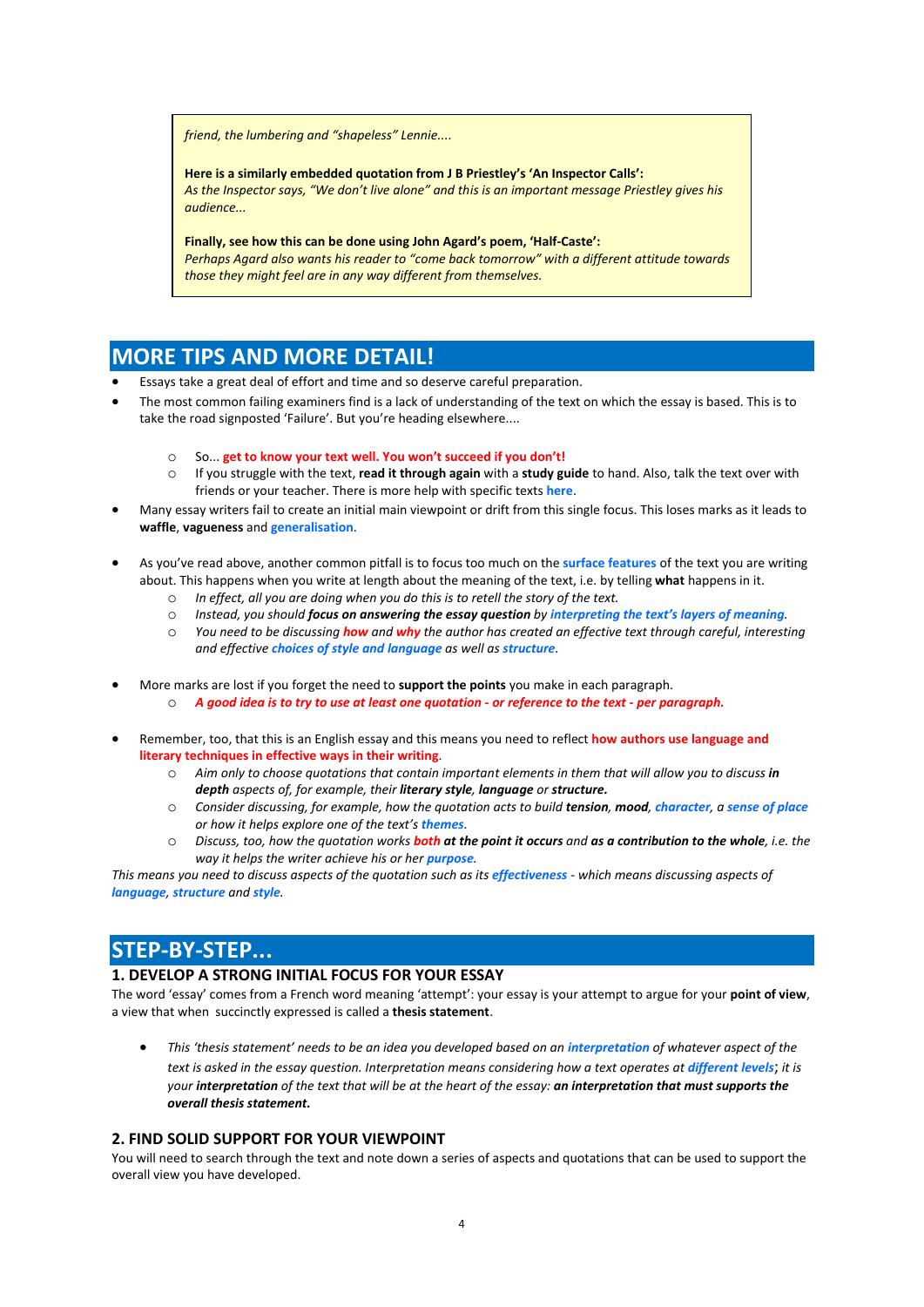- *Use 'post-it notes' to help with this or write the aspects/quotations down separately.*
- Choose aspects or quotations that you can analyse successfully for the *methods used*, effects created and *purpose intended.*

### **3. WRITE AN EFFECTIVE OPENING PARAGRAPH**

Use your introductory paragraph to state your **point of view**, i.e. your thesis statement.

- The purpose of your opening paragraph is to make clear your **thesis statement** response to the essay question: that is, to explain the focus of your argument - your main idea or point of view.
	- o *Stated clearly at the opening to your essay, this shows how you intend to answer the essay question and what general direction your essay will take. Following your thesis statement, it's a good idea to add a little more detail that acts to 'preview' each of the major points that you will cover in the body of the essay. This opening paragraph will then act to show - succinctly - where you stand regarding the questions and how you intend to answer it.*
- Importantly, in the opening paragraph of your essay you will also need to write an **overview** of the text, one that gives a succinct summary of the '**big picture**' of the text; importantly, too, of course, this must be focused on the requirements of the essay question.
- *Giving a succinct account of the big picture of the text in the opening paragraph will show that you have engaged with and digested the detail of three key aspects of the essay: the essay question, the text and its author - perhaps also, a brief account of the author's context.*
- *Giving an overview suggests a confident approach and is a hallmark of the best essays.*
	- o *TIP: It is always impressive to incorporate into your own sentences, using quotation marks of course, a short suitable quotation taken from the text. Some teachers call this using embedded quotations.*
- Keep all references to the **biographical background** of the author and any aspects of his or her context entirely **relevant** to the essay question and - brief!
	- o *Remember that this is not a history or a sociology essay so very few marks are awarded for this kind of background information (although that does not mean it might not be useful). The majority of marks in an English essay are awarded for the quality of analysis and interpretation you show - that is, an awareness of the author's uses of the English language and literary uses of this.*
	- o *If your essay title does concern aspects of context try hard to discuss context by deriving your comments from quotations rather than by merely discussing aspects of context; in other words allow the text to introduce the context.*
	- o *TIP: avoid making simplistic and irrelevant value judgments of the text or its author. Saying that Shakespeare is 'a wonderful author' or that you think 'Of Mice and Men' is 'really good' will gain no marks*  whatsoever - this is no more than a kind of waffle that fills space with empty words that add nothing useful *to your essay.*

### **4. USE THE REMAINING PARAGRAPHS EFFECTIVELY**

### **POINT > EXAMPLE > EXPLAIN**

Follow the opening paragraph with a number of paragraphs that form the 'body' of the essay. Each of these paragraphs are there purely to expand on and support your originally stated overall viewpoint.

- Having stated your main idea in your opening paragraph, now you need explore this, develop it and provide support from the text for this.
- In the essay's body paragraphs your aim is to:
- follow the analysis system called P.E.E. or P.Q.C.
- work through the text's structure logically and, highlighting via the use of quotations, explain how these led you to develop your point of view;
- comment on how the language of each of these parts led you to form your interpretation: why did the author choose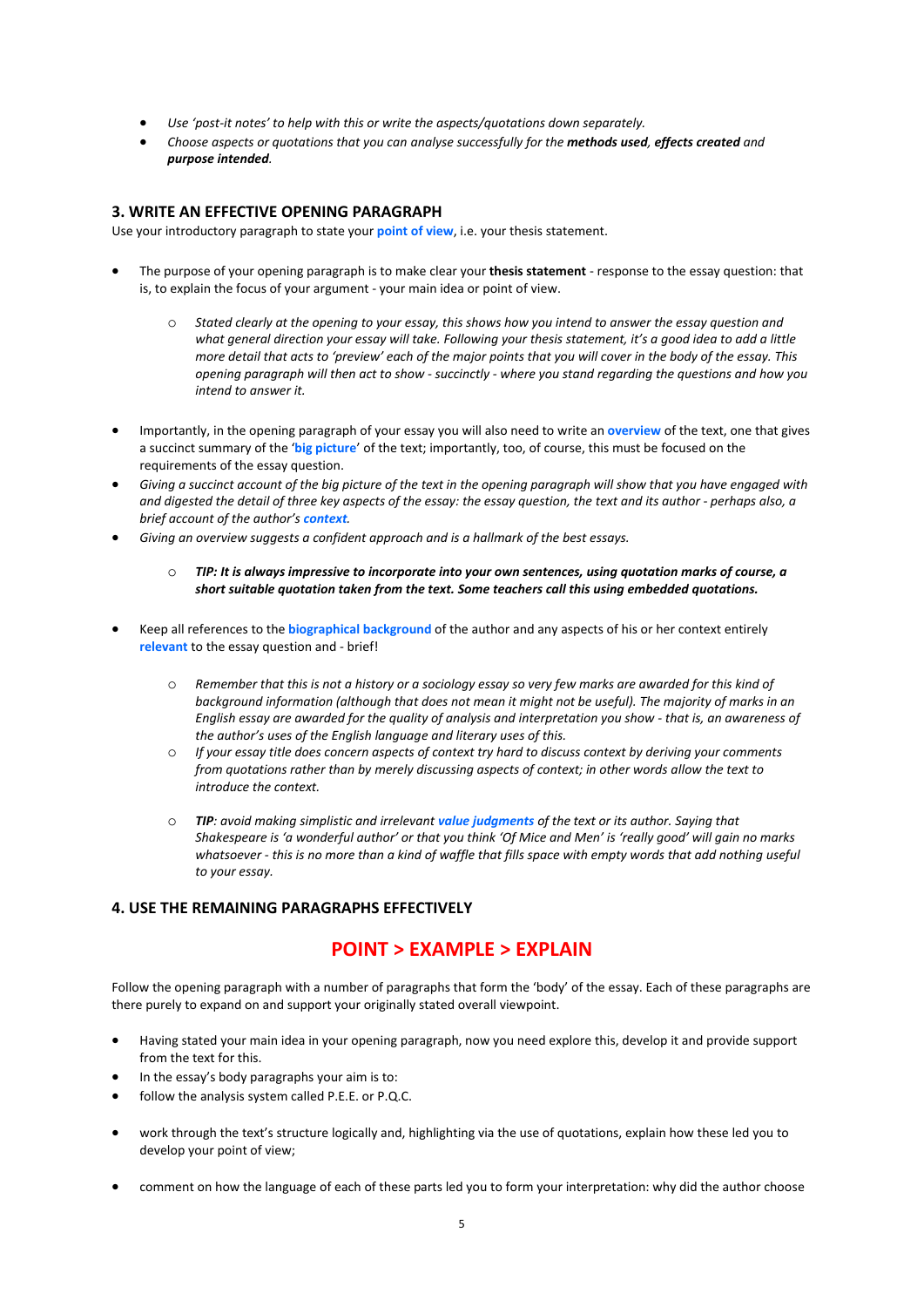this particular type of language to make this point in this way? How does it help a) the **audience** and b) the writer's purpose or **theme**?

- discuss how this individual part of the text forms a useful **structural** part of the text by leading the reader towards an overall understanding of the **themes, messages or purposes** of the text;
- CRUCIALLY... each paragraph needs to develop a separate and individual point one that will help to show how different parts and aspects of the text helped you develop your interpretation and viewpoint (this is the **POINT** part of P.E.E.);
- A useful tip is to open each paragraph with a **topic sentence**. This is a sentence that clearly makes a point that is developing your argument - your answer to the essay question - and, because it is, therefore, clearly focused on the essay question, it will keep your writing on track;
- Always aim to provide support for each of the points you make by referring directly to the text (this is the **EXAMPLE** part of P.E.E.).
	- o *You normally do this by quoting briefly from a relevant part of the text but you might choose to describe an event.*
		- *It's very important NOT to write a long description of WHAT happens. If you do you are merely 'retelling the story' - this loses many marks.*
		- *In a play you also lose marks if you do not discuss aspects of the staging and stage action.*
	- o *You will need to follow each quotation with an explanation of and a discussion on aspects of the language the author used in the quotation; this means discussing, for example, how aspects of the quotations literary, poetic or dramatic language works, including mentioning the method the writer used, the effect the language creates and the reasons this might have been done (this is the EXPLAIN part of P.E.E).*
	- $\circ$  *You should also aim to show how the quotation helped you develop your overall interpretation of the text (this is also the EXPLAIN part of P.E.E).*

### **5. CREATE A LOGICAL STRUCTURE**

Always work in a clear way through the text, from beginning to end.

- Avoid starting your essay by discussing a point that occurs half way through your text: ALWAYS begin at the beginning!
- *Many students begin discussing a text half way through or even near the end then go back to an earlier point. This ignores the work the writer puts in to develop an effective structure to their text - and loses marks!*

### **6. CONCLUDE EFFECTIVELY**

The conclusion to an essay is important but causes problems for some students. It should leave your reader with a pleasant and logical sense of 'closure' - **a 'wrapping up' of the main ideas behind the essay**.

- **Refer back to your opening argument -** but to try to avoid any simple repetition of its wording.
- Follow on with a succinct **bringing together of your main points** (again, avoiding simple repetition of the same words): list or summarise the main points from the preceding paragraphs (use the topic sentences from each paragraph to give you these).
- End by **identifying any wider implications that you feel arise from what you have found and explored**.
- *The conclusion should consist of just a few sentences but these will need to be made to sound <i>convincing* and *authoritative.*
- *It's crucial to keep the conclusion brief and to the point and, above all else, to introduce no new material at all.*

# **WRITE ANALYTICALLY, NOT 'DESCRIPTIVELY'**

*Here is an example of how many students go wrong; don't worry, you won't - but this is a very common mistake:* In William Shakespeare's play, 'Romeo and Juliet', these are the first two lines of the 'Prologue' as spoken by 'The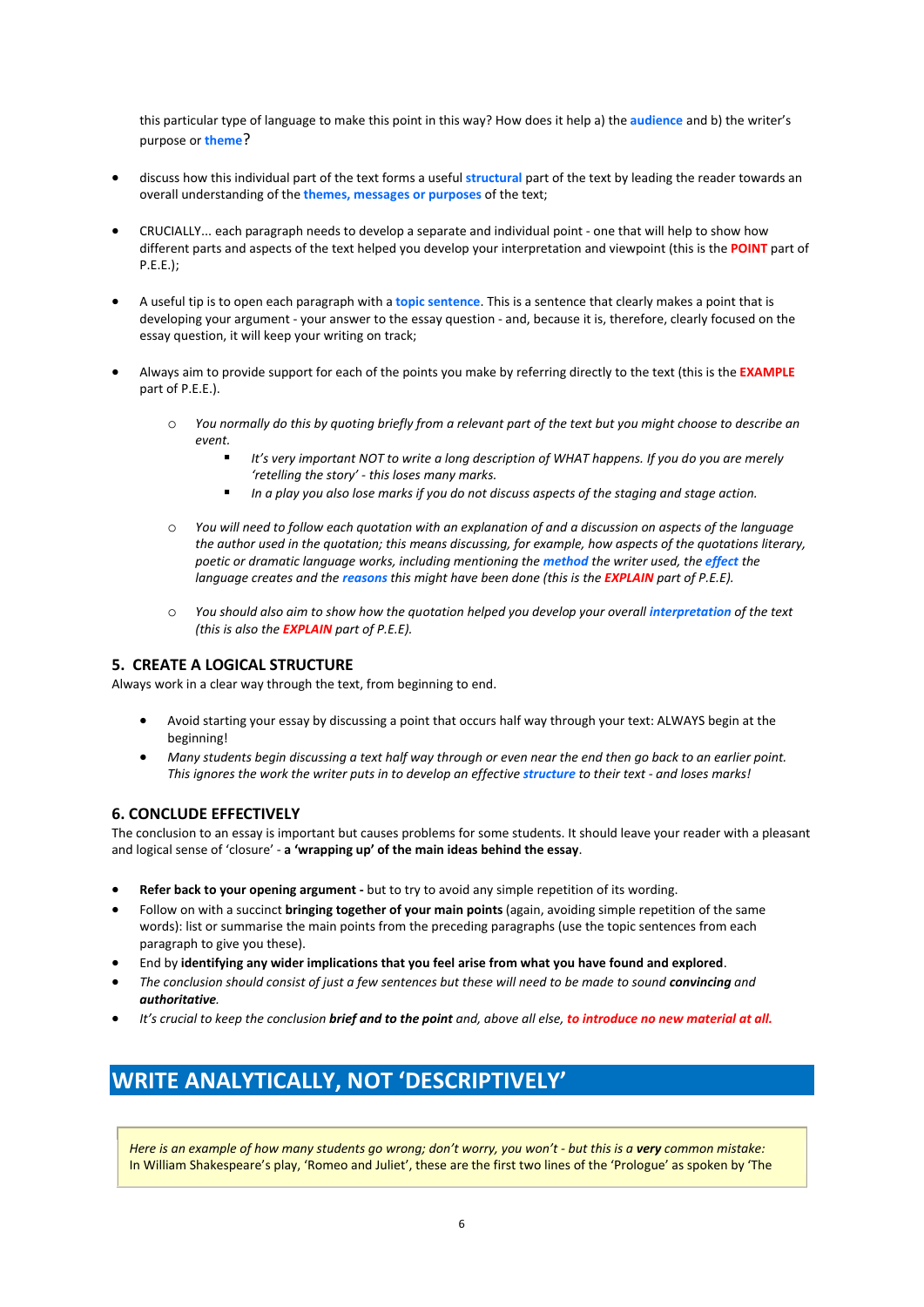Chorus':

'Two households, both alike in dignity, In fair Verona, where we lay our scene...'

#### **What follows is a typical 'retelling': an 'overview' or 'translation' that gains no marks:**

*'Here, Shakespeare is saying that the play is set in Verona where there are two dignified families.'*

#### **Compare the above 'description' with this analytical and insightful interpretation:**

*'The opening lines of the Prologue are important because they paint a picture for the audience of what could and should be - fairness and dignity. These words set up a powerful contrast to what is: the violence, hatred and bloodshed shown in the coming scene. It will be against this violent backdrop that the pure love of Romeo and Juliet will have to struggle.'*

*Which approach and style would gain the higher mark?*

# **KEY THINGS TO LOOK FOR AND WRITE ABOUT IN ALL TEXTS**

### *FOUR KEY ASPECTS THAT WILL HELP FORM THE BASIS OF AN ESSAY: AN ANALYSIS OF FORM, CONTENT, STRUCTURE AND STYLE*

### **FORM**

### **This is something many students ignore and yet it can create the basis for some highly subtle and useful points and subtlety is always highly rewarded with high marks!**

When you consider the **form** of a text, you will be analysing how aspects other than the meaning of its language help it in important ways.

You yourself make use of the **form** of language, for instance, when you choose to say a word or phrase *loudly* or *softly*, or when you email or text a friend and write in all capital letters (a use of form that signals you are 'shouting'). Also, when you create short or long sentences or paragraphs you are affecting the look - the form - of your writing and, in subtle ways, this will affect the way the writing is received and understood.

- *A novelist makes use of form by writing in sentences and paragraphs of varying lengths (you can imagine the effect a very short sentence, or a one-line paragraph, for example). The use of dialogue (spoken words shown inside speech marks) is also an effective use of form, as is the use of underlining, bold or italics - or, in non-fiction texts, the inclusion of bullet points or sections.*
- *Poets are acutely aware of and very creative with the use of form. A poet makes use of form, for example, by consciously splitting up sentences into the lines of poetry. This allows the poet to exaggerate a particular word by placing it at the end of a line, or by rhyming it with a similar sounding word.*
- *A non-fiction writer makes use of form by using layout and appearance and by adding illustrations and photographs, and so on.*
- *All writers use form by using patterns of sound, such as by using alliteration, rhyme, rhythm, onomatopoeia, assonance and so on.*
- *A playwright, of course, uses form very differently. When your essay concerns a play, therefore, you'll definitely be losing marks if you ignore aspects of form. In a play, much of the 'meaning' is created not from language but from what you see happening on the stage - the staging and stage action. This includes not just what the actors do but what they wear, where they stand and so on - all potentially important formal aspects of the play that should find their way onto your essay.*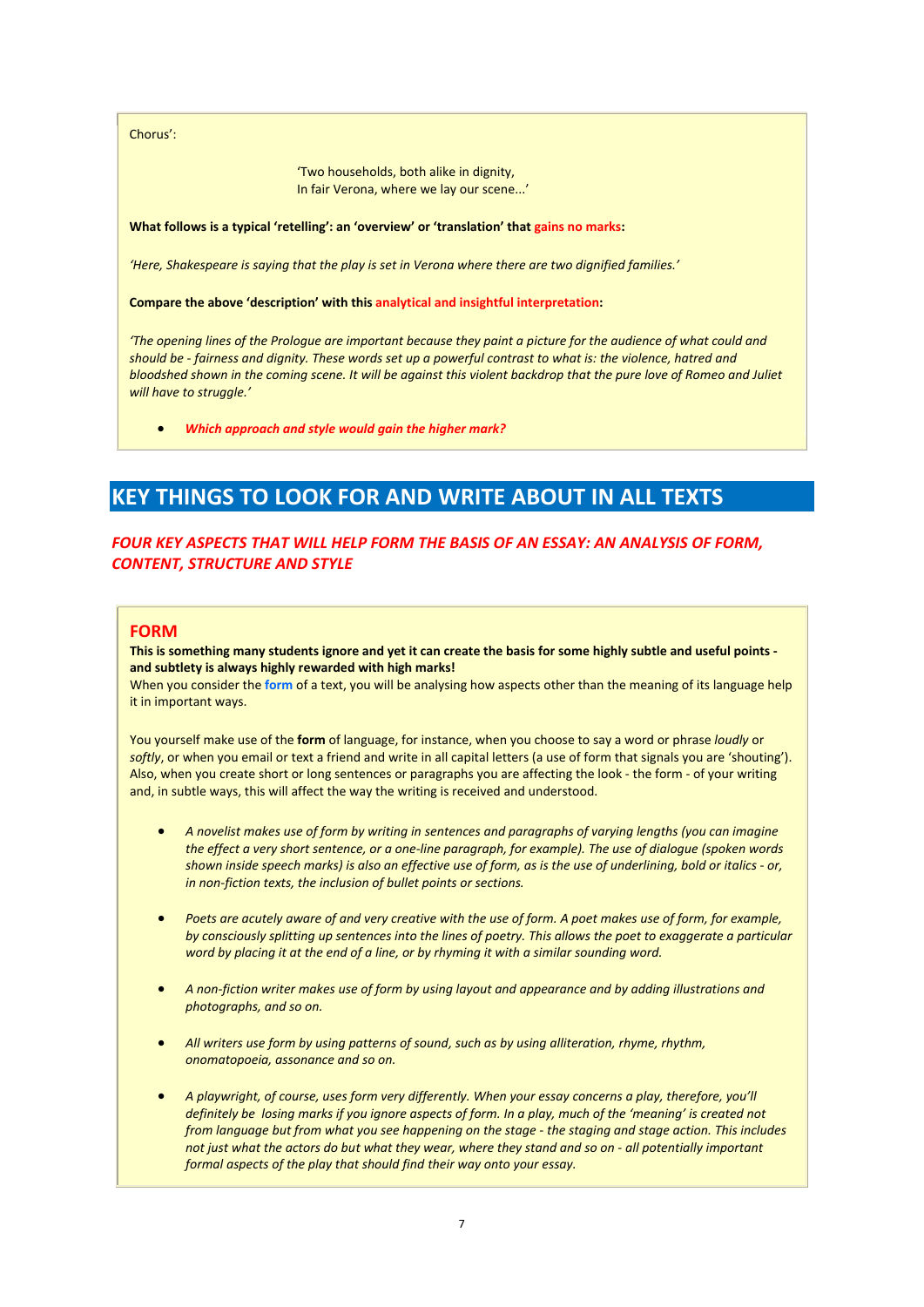Form is *always* worthy of comment if it adds, even if subtly, to the meaning - the content - of a text.

### **CONTENT**

Words not only have form, they also contain meaning - this is called their **content**. Form and content are like two sides of a coin. There are several ways that writers are able to make use of the content of language that are creative, interesting to readers and effective in engaging their attention:

### **Literal Meaning**

Every word and phrase has a literal meaning. This is its basic dictionary meaning - a 'basic' meaning that is also called its **denotation.**

*E.g. 'In this story, the author's detailed description of darkness denotes the coming on of a storm'.* 

### **Figurative Meaning**

This is away of playing with the meaning of words that can certainly help make writing more vivid, emotional and interesting. Words and phrases can be used outside of their literal context and be given a different kind of meaning called a **connotation**. Using connotation or figurative language, a writer can easily create more than one **layer of meaning** - especially emotional meaning (don't forget words create both meaning and feeling). The most common way this is done is to use a word not for its literal meaning but for its **metaphorical** meaning. Another way is to use a word that acts as a **symbol** for a different meaning altogether.

*E.g. 'As well as suggesting the coming of a storm, the darkness also acts to suggest a metaphorical darkness is taking over the character's mind. In this way the darkness seems to be symbolising a kind of evil'.* 

Using a pun - a play on words - is another way that meaning can be played with in an interesting way. Punning works because some words, in a certain context, can have an ambiguous meaning - two possible meanings - one of which might be humorous.

#### **Irony**

**Irony** is another important way through which language can create more than one layer of meaning. Unlike sarcasm which is a form of irony that is intended usually to hurt someone's feelings and is rather crude and easy, irony is more subtle, sophisticated and witty; altogether a more intelligent use of language. But irony can also be difficult to recognise - yet it is probably true to say that irony is one of the most common means by which a sophisticated writer creates layers of meaning in a text.

 *Irony can engage readers closely with a text because, rather like solving a puzzle, there is enjoyment and satisfaction in unpicking the levels of meaning created by the irony.*

Creating an 'ironic tone of voice' in writing is much harder than in speech because the original sound of voice and facial expression or body language of the speaker are absent. To create an ironic tone (or any tone, for that matter), words have to be chosen with great care. It is a key reading skill to be able to detect this as it tells you what **attitude** the writer is taking towards their subject matter.

### **STRUCTURE**

The content of a text is never available immediately (except in a single word, maybe: STOP!). Meaning needs to be built up throughout a text in ways that are often important to the overall effect on the listener or reader. This is the **structure** of the text.

- *Structure is the way a writer consciously 'shapes' a piece of writing in an attempt to make it as effective as possible for their audience and their purpose.*
- *It is important to comment on the structure of a text, e.g. 'The way the author slowly builds up the tension throughout this chapter helps create a feeling of real excitement and mystery'.*

### **STYLE**

**Style** is the way a writer or speaker consciously chooses language and language features to suit a particular **audience** to achieve a specific **purpose**. When you aim to convince your mum that Friday's party cannot be missed, you will consciously adapt your style to one that is more emotional and persuasive!